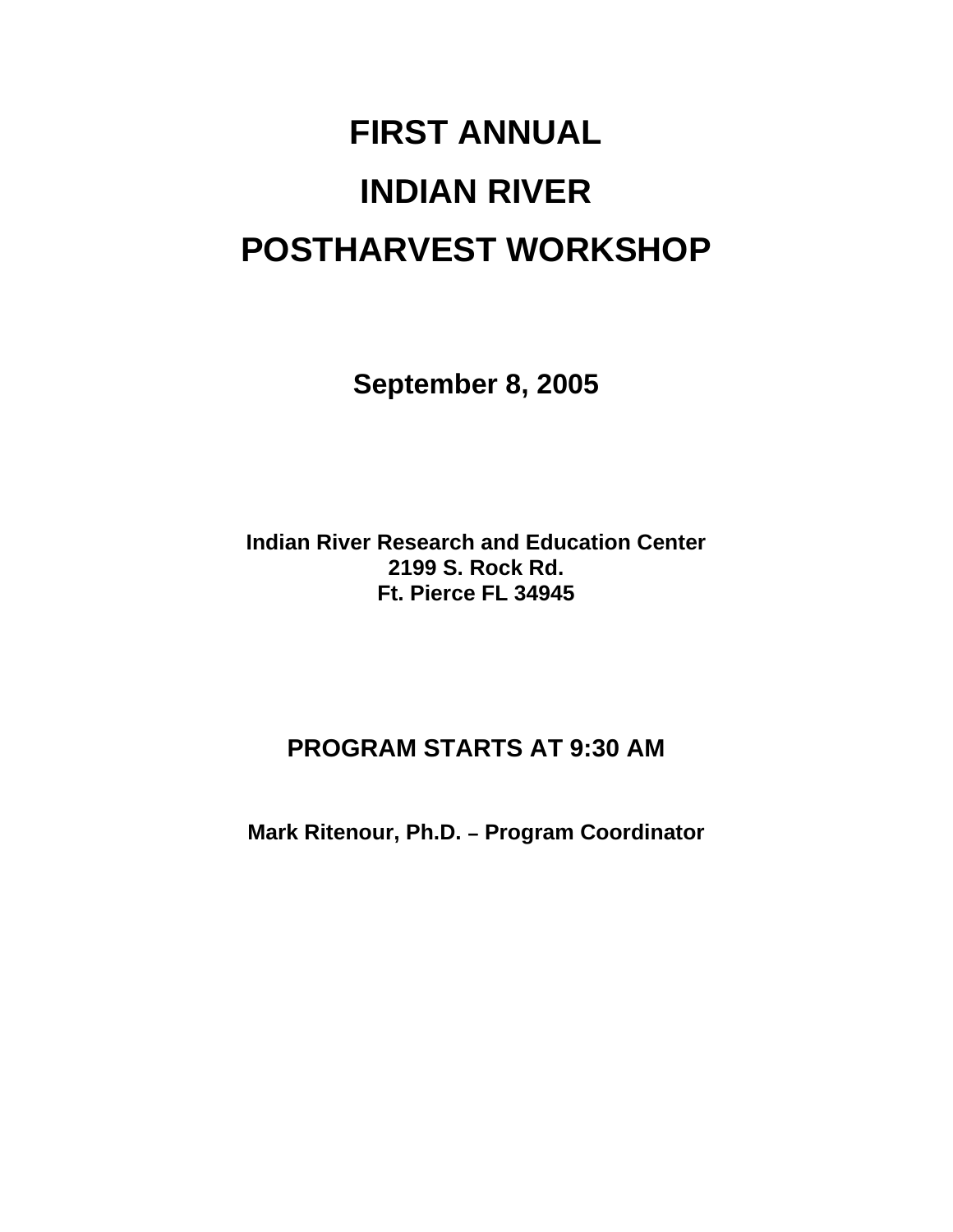## **First Annual Indian River Postharvest Workshop**

University of Florida - IFAS Indian River Research and Education Center 2199 S. Rock Rd. Ft. Pierce, FL 34945-3138

Thursday, September 8, 2005

#### 8:30 AM REGISTRATION

#### 9:30 AM **Welcome and Instructions** Dr. Brian Scully, Center Director Mark A. Ritenour, Program Coordinator Indian River Research and Education Center

### 9:45 AM **How To Pass a Food Safety Audit - Domestic, EUREPGAP, & BRC Requirement**

Juan Muniz - Primus Labs, Santa Maria, CA

#### 10:45 AM **Update on Packinghouse Biosecurity Issues**

Renée M. Goodrich - UF/IFAS Citrus Research and Education Center

#### 11:15 AM **Citrus Canker – Update on Eradication Progress, Citrus Canker Biology, & Regulatory Issues**

 Tim Schubert & Mark Estes - Florida Department of Agriculture and Consumer Services, Division of Plant Industry

#### 12:00 AM **Lunch** – Sponsored by FMC Food Tech.